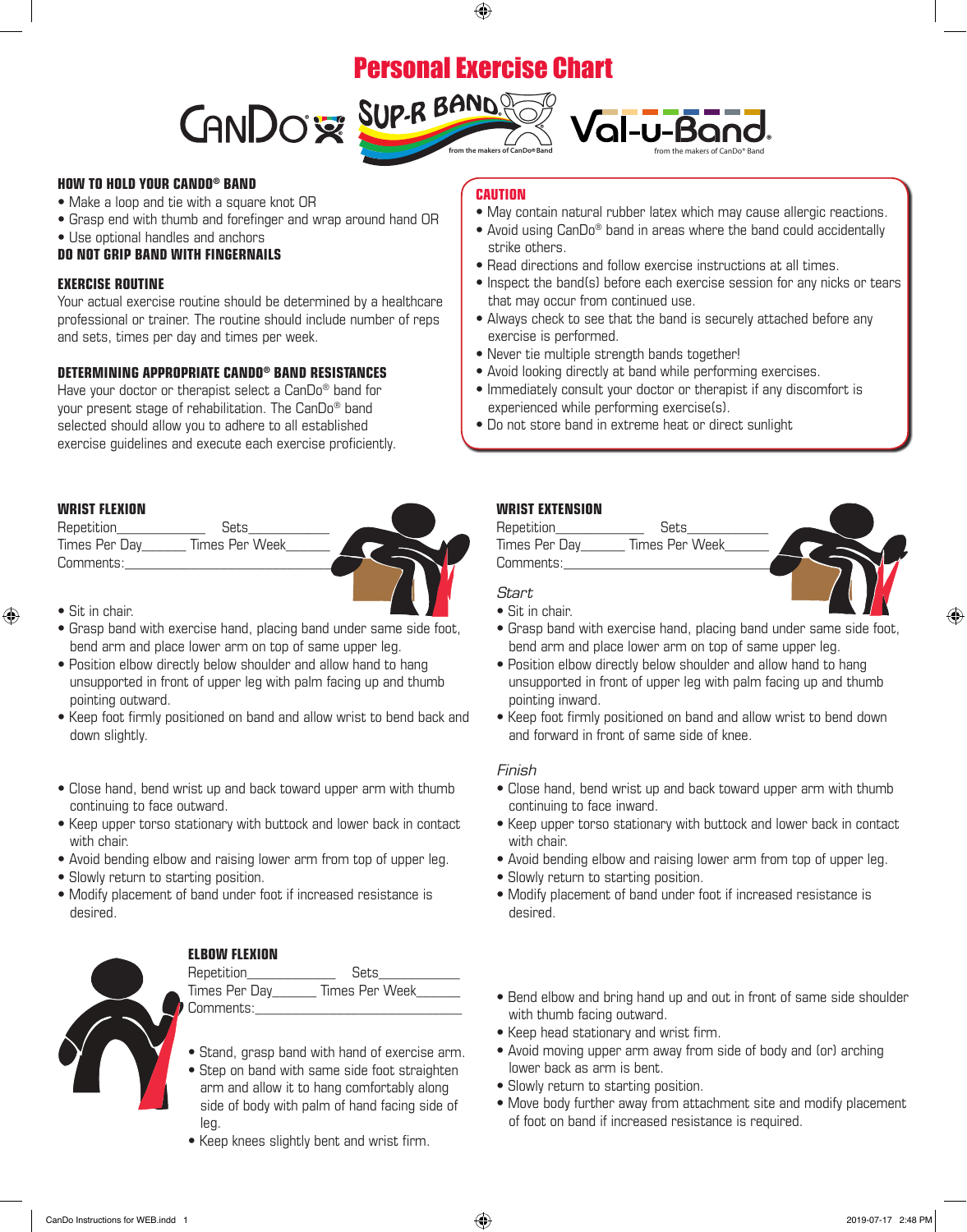## **HIP FLEXION**

| Repetition    | Sets           |
|---------------|----------------|
| Times Per Day | Times Per Week |
| Comments:     |                |

## Start

- Place band around both legs just above or just below knees.
- $\bullet$  Lie on back, place hands behind head and straighten both legs.
- Keep head and shoulders on floor, tighten stomach and flatten lower back to floor.

## Finish

- Tighten upper leg muscles, lock knee and lift exercise leg from floor while pulling toes back toward shin.
- Keep lower back flat against floor throughout entire exercise. (If unable to do so, bend non-exercise leg and anchor band around arch of foot)
- Slowly return to starting position.
- Move band closer to feet if increased resistance is desired.

## **HIP ABDUCTION**

Repetition\_\_\_\_\_\_\_\_\_\_\_\_ Sets\_\_\_\_\_\_\_\_\_\_\_ Times Per Day Times Per Week Comments:



## **Start**

⊕

- Place band around both legs just above knees.
- Lie on side with non-exercise leg closest to floor.  $\mathbf{B}$
- Bend non-exercise leg, straighten exercise leg (top leg), turn hip inward and rest big toe on floor.
- Bend top arm and place hand on floor comfortably out in front of body.
- Straighten bottom arm over head and support head on top of upper arm.
- Roll top hip forward and align with shoulder.

## Finish

- Lift exercise leg straight upward, keep toes pointing down and lead toward ceiling with heel.
- Keep exercise leg straight and avoid arching lower back.
- Slowly return to starting position.
- Move band down just below knees if increased resistance is desired, (no lower than 4 inches below knees)

## **KNEE PRONE FLEXION**

| Repetition    | Sets           |  |
|---------------|----------------|--|
| Times Per Day | Times Per Week |  |
| Comments:     |                |  |

## **Start**

- Place band around lower legs and lie on stomach.
- Straighten legs and point toes.
- Rest chin or forehead on floor and place hands under hips.
- Place small pillow under hips if any lower back discomfort is experienced

## Finish

- Press hips into hands and bend exercise leg.
- Keep head on floor and avoid raising hips off hands.
- Slowly return to starting position.
- Move band closer to feet if increased resistance is desired.

## **HIP EXTENSION**

Repetition **Sets** Times Per Day\_\_\_\_\_\_\_ Times Per Week Comments:

## Start

⊕

- Place band around lower legs.
- Lie on stomach with hips, chest and head on top of bench or table.
- Straighten legs and place toes of both feet on floor.
- Place small pillow under hips if edge of bench or table causes any discomfort.

## Finish

- Push heel away from body, pull toes toward shin and lift exercise leg upward until upper leg is parallel with floor.
- Keep legs straight and avoid raising head and chest off top of bench or table while exercising.
- Slowly return to starting position.
- Move band closer to feet if increased resistance is desired.

## **HIP EXTERNAL ROTATION**

Repetition\_\_\_\_\_\_\_\_\_\_\_\_ Sets\_\_\_\_\_\_\_\_\_\_\_ Times Per Day Times Per Week Comments:



## **Start**

- حت*art*<br>• Sit on floor and place band around both legs just above knees.
- Bend legs until knees are just below height of chest.
- Place heels and insides of feet together.
- Straighten arms, place hands on floor just behind body.

## Finish

- Keep heels together, pull knees and toes apart and rotate hips outward,(exercise may be performed with only one leg if desired).
- Keep chest high, natural arch in lower back and avoid raising buttocks off floor.
- Increase bend in knees if increased resistance is desired.

## **KNEE STANDING FLEXION**

| Repetition    | Sets           |
|---------------|----------------|
| Times Per Day | Times Per Week |
| Comments:     |                |

## **Start**

- Stand facing wall, place band around foot of non-exercise leg and around lower part of exercise leg.
- Straighten arms, place hands on wall and support upper body.
- Straighten arms, place hands on wall and support upper body.<br>• Straighten non-exercise leg, slightly bend exercise leg, point toes and place them on floor behind body (place foot of non-exercise leg on top of elevated surface if increased range is desired).
- Stand upright and keep stomach muscles tight.

## Finish

- Balance on non-exercise leg, bend exercise leg and lift heel upward toward buttocks.
- Keep upper leg stationary, avoid bending arms and arching lower back.
- Slowly return, to starting position.
- Move band closer to ankle of exercise leg if increased resistance is desired.



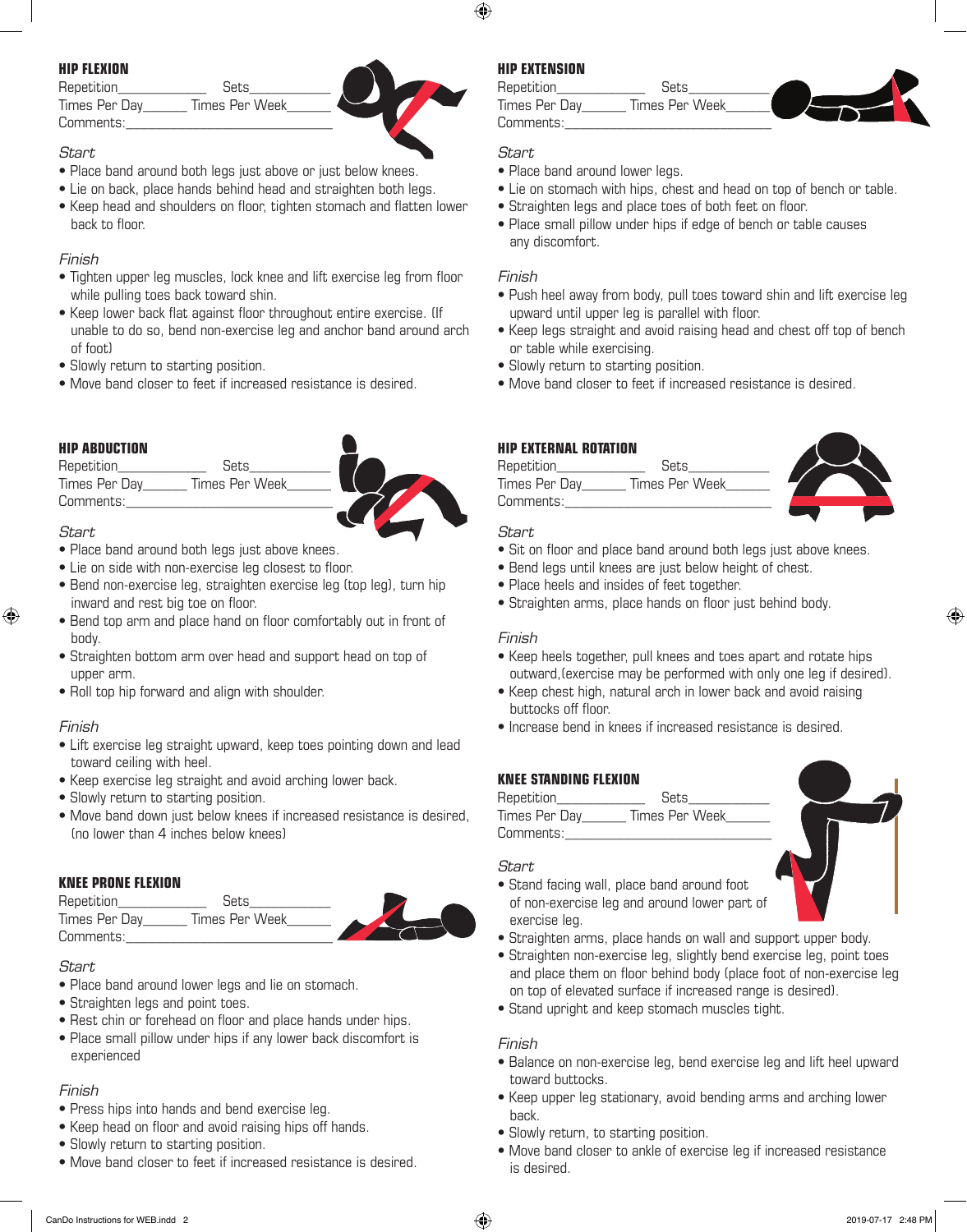## **KNEE INTERNAL ROTATION**

| Repetition    | Sets           |  |
|---------------|----------------|--|
| Times Per Day | Times Per Week |  |
| Comments:     |                |  |

### **Start**

- Place band around lower legs and lie on stomach.
- Keep upper legs together, bend knees and align heels above knees.
- Bend arms and place chin or forehead on backs of hands resting on floor.
- Place small pillow under hips if any lower back discomfort is experienced.

#### Finish

- Pull lower legs apart and rotate hips inward, (exercise may be performed with only one leg if desired).
- Keep head on backs of hands and avoid raising hips off floor.
- Slowly return to starting position.
- Move band closer to feet if increased resistance is desired.

## **ANKLE INVERSION**

Repetition\_\_\_\_\_\_\_\_\_\_\_\_ Sets\_\_\_\_\_\_\_\_\_\_\_ Times Per Day\_\_\_\_\_\_\_ Times Per Week Comments:

#### **Start**

- Attach band as shown.
- Sit, place band around forefoot of exercise
- leg with outside of foot closest to, and aligned with attachment site. • Straighten leg, allow foot to turn outward and toes to point up and out.

## Finish

♠

- Turn foot in and up toward inside of lower leg.
- Avoid bending knee or moving leg while performing exercise.
- Slowly return to starting position.

## **ANKLE DORSI FLEXION**

| ANNLL DUNJI FLLAIUN |                |  |
|---------------------|----------------|--|
| Repetition          | Sets           |  |
| Times Per Day       | Times Per Week |  |
| Comments:           |                |  |

#### Start

- Attach band as shown.
- Sit facing attachment site and place band around forefoot.
- Straighten leg and allow toes to point down and forward.

 $\Box$  OPTION: Bend knee 20°-30°.

## Finish

- Pull foot up and back toward lower leg.
- Avoid bending knee or raising leg off floor while performing exercise.
- Slowly return to starting position.
- Move body away from door if increased resistance is desired.

## **SEATED KNEE EXTENSION**

Repetition **Sets** Times Per Day\_\_\_\_\_\_\_ Times Per Week Comments:

## **Start**

- Sit on chair, place band around foot of non-exercise leg and around lower leg of exercise leg.
- Bend knees, place feet firmly on floor with ankles together and lower legs perpendicular to floor.
- Sit upright and look straight ahead.

## Finish

- Straighten exercise leg while pulling toes back toward body.
- Keep foot of non-exercise leg firmly on floor throughout.
- Avoid lifting exercise leg off chair while performing exercise.
- Slowly return to starting position.
- Place band around ankle of exercise leg if increased resistance is desired.

## **ANKLE PLANTAR FLEXION (straight leg)**

Repetition\_\_\_\_\_\_\_\_\_\_\_\_ Sets\_\_\_\_\_\_\_\_\_\_\_ Times Per Day\_\_\_\_\_\_\_\_ Times Per Week

- Sit and place band around forefoot of exercise leg.
- Hold band and pull toward upper body.
- Straighten leg and allow toes to be pulled back toward lower leg.
- Keep a tight grasp on band throughout entire exercise.

## Finish

- Point toes and push foot away from lower leg.
- Avoid bending knee while performing exercise.
- Slowly return to starting position.
- Pull band closer to upper body it increased resistance is desired.

## **ANKLE EVERSION**

Repetition **Sets** Times Per Day\_\_\_\_\_\_\_ Times Per Week Comments:



⊕

## Start

- Attach band as shown.
- Sit, place band around forefoot of exercise leg with inside of foot closest to and aligned with attachment site.
- Straighten leg, allow foot to turn inward and toes to point up and in.

## Finish

- Turn foot out and up toward outside of lower leg.
- Avoid bending knee or moving leg while performing exercise.
- Slowly return to starting position.
- Move body away from door if increased resistance is desired











⊕